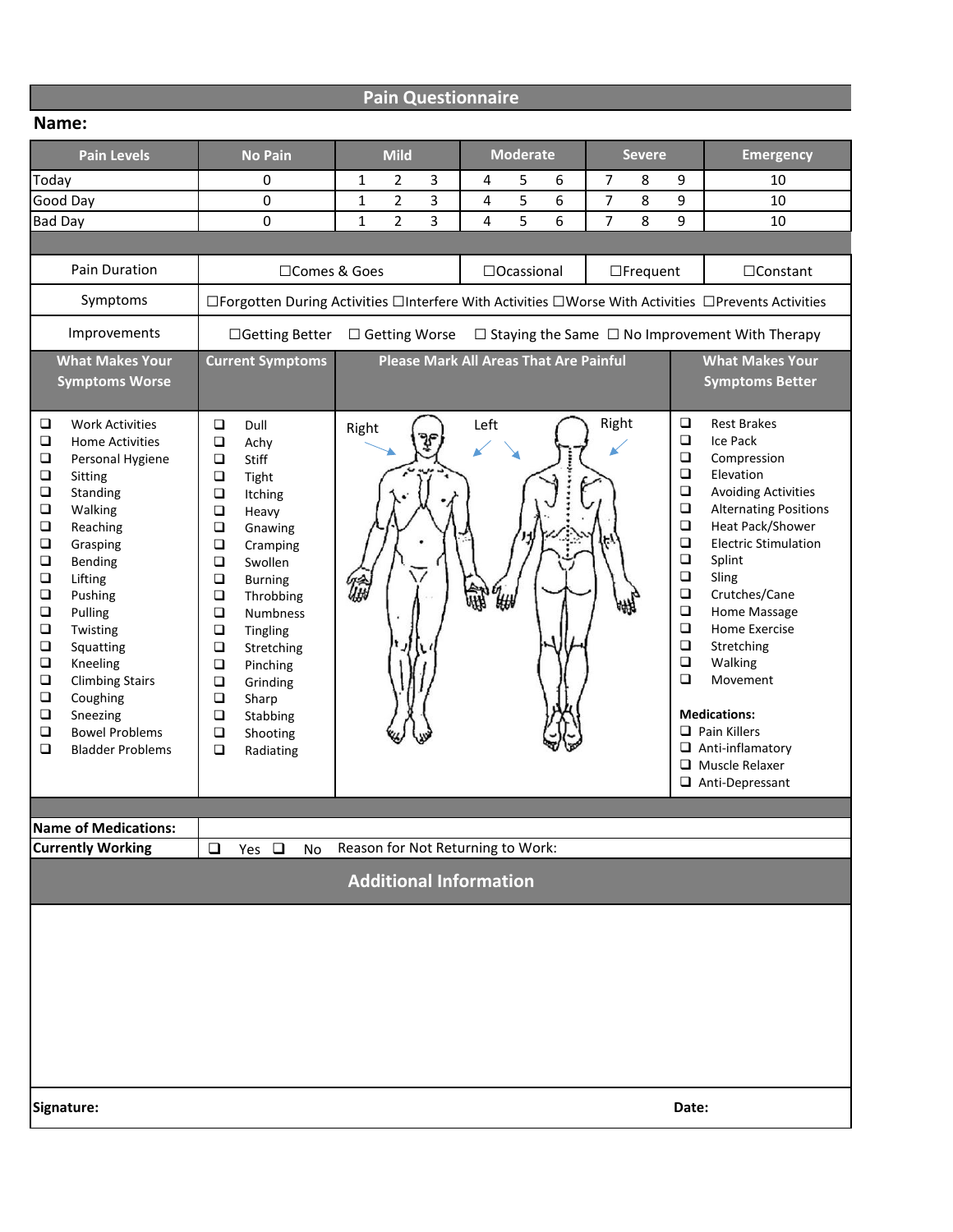| <b>Accident Injury Report</b>                       |                                                       |                                                                                                                     |        |                     |                 |                              |
|-----------------------------------------------------|-------------------------------------------------------|---------------------------------------------------------------------------------------------------------------------|--------|---------------------|-----------------|------------------------------|
| Name:                                               |                                                       | Title:                                                                                                              |        | Years:              |                 | <b>Today's Date:</b>         |
| Empoyer:                                            |                                                       | <b>Required PDC:</b>                                                                                                |        |                     | Date of Injury: |                              |
| Diagnosis:                                          |                                                       |                                                                                                                     |        |                     |                 |                              |
|                                                     |                                                       | <b>Current Work Status</b>                                                                                          |        |                     |                 |                              |
| <b>Working?</b>                                     | $\Box$ Full Time                                      | □Part Time □Light Duty □Full Duty □Restrictions                                                                     |        |                     |                 | $\Box$ No Restrictions       |
| <b>Not Working?</b>                                 |                                                       | $\square$ No Light Duty $\square$ Laid Off $\square$ Fired $\square$ Quit $\square$ Retired $\square$ Different Job |        |                     |                 |                              |
|                                                     |                                                       | Mechanism of Injury: How Did This Injury Occur?                                                                     |        |                     |                 |                              |
| What Activitis Were You Performing?                 |                                                       |                                                                                                                     |        |                     |                 |                              |
| Body Position, Bending, Lifting, Twisting, Reaching |                                                       |                                                                                                                     |        |                     |                 |                              |
| Weight Lifted, Distance, Repetitions, Duration      |                                                       |                                                                                                                     |        |                     |                 |                              |
| Type of Accident: Slip, Trip, Fall                  |                                                       |                                                                                                                     |        |                     |                 |                              |
| Distance of Fall, Surface, Position                 |                                                       |                                                                                                                     |        |                     |                 |                              |
| Vector / Forces Involved                            |                                                       |                                                                                                                     |        |                     |                 |                              |
| <b>Body Areas Injured</b>                           |                                                       |                                                                                                                     |        |                     |                 |                              |
| Onset of Pain: Sudden, Gradual                      |                                                       |                                                                                                                     |        |                     |                 |                              |
| Anatomical Location of Pain                         |                                                       |                                                                                                                     |        |                     |                 |                              |
| Localized or Diffuse Pain                           |                                                       |                                                                                                                     |        |                     |                 |                              |
| Type of Initial Pain: Mild, Moderate, Severe        |                                                       |                                                                                                                     |        |                     |                 |                              |
| Description of Pain: Sharp, Dull, Achy              |                                                       |                                                                                                                     |        |                     |                 |                              |
| Assisted Needed to Get Up?                          |                                                       |                                                                                                                     | $\Box$ | Yes $\Box$<br>No    |                 |                              |
| Was an Ambulance Called?                            |                                                       |                                                                                                                     | $\Box$ | Yes $\square$<br>No |                 |                              |
| Did You Go to a Hospital?                           |                                                       |                                                                                                                     | $\Box$ | Yes $\square$<br>No |                 |                              |
| X-Ray, CT, MRI Ordered?                             |                                                       |                                                                                                                     | $\Box$ | $Yes$ $\Box$<br>No  |                 |                              |
| Treated and Released?                               |                                                       |                                                                                                                     | $\Box$ | Yes $\square$<br>No |                 |                              |
| Did You Go Back to Work?                            |                                                       |                                                                                                                     | $\Box$ | Yes $\square$<br>No |                 |                              |
| Did You Go Home?                                    |                                                       |                                                                                                                     | $\Box$ | Yes $\square$<br>No |                 |                              |
| When Therapy Started?                               |                                                       |                                                                                                                     |        |                     |                 |                              |
|                                                     | Reason For Not Returning To Work At Some/Any Capacity |                                                                                                                     |        |                     |                 |                              |
|                                                     |                                                       |                                                                                                                     |        |                     |                 |                              |
|                                                     |                                                       |                                                                                                                     |        |                     |                 |                              |
|                                                     |                                                       |                                                                                                                     |        |                     |                 |                              |
|                                                     |                                                       |                                                                                                                     |        |                     |                 |                              |
|                                                     |                                                       |                                                                                                                     |        |                     |                 |                              |
|                                                     |                                                       |                                                                                                                     |        |                     |                 |                              |
|                                                     |                                                       |                                                                                                                     |        |                     |                 |                              |
|                                                     |                                                       |                                                                                                                     |        |                     |                 |                              |
|                                                     |                                                       |                                                                                                                     |        |                     |                 |                              |
|                                                     |                                                       |                                                                                                                     |        |                     |                 |                              |
|                                                     |                                                       |                                                                                                                     |        |                     |                 |                              |
| Signature:                                          |                                                       |                                                                                                                     |        | Date:               |                 | <b>Evaluator's Initials:</b> |